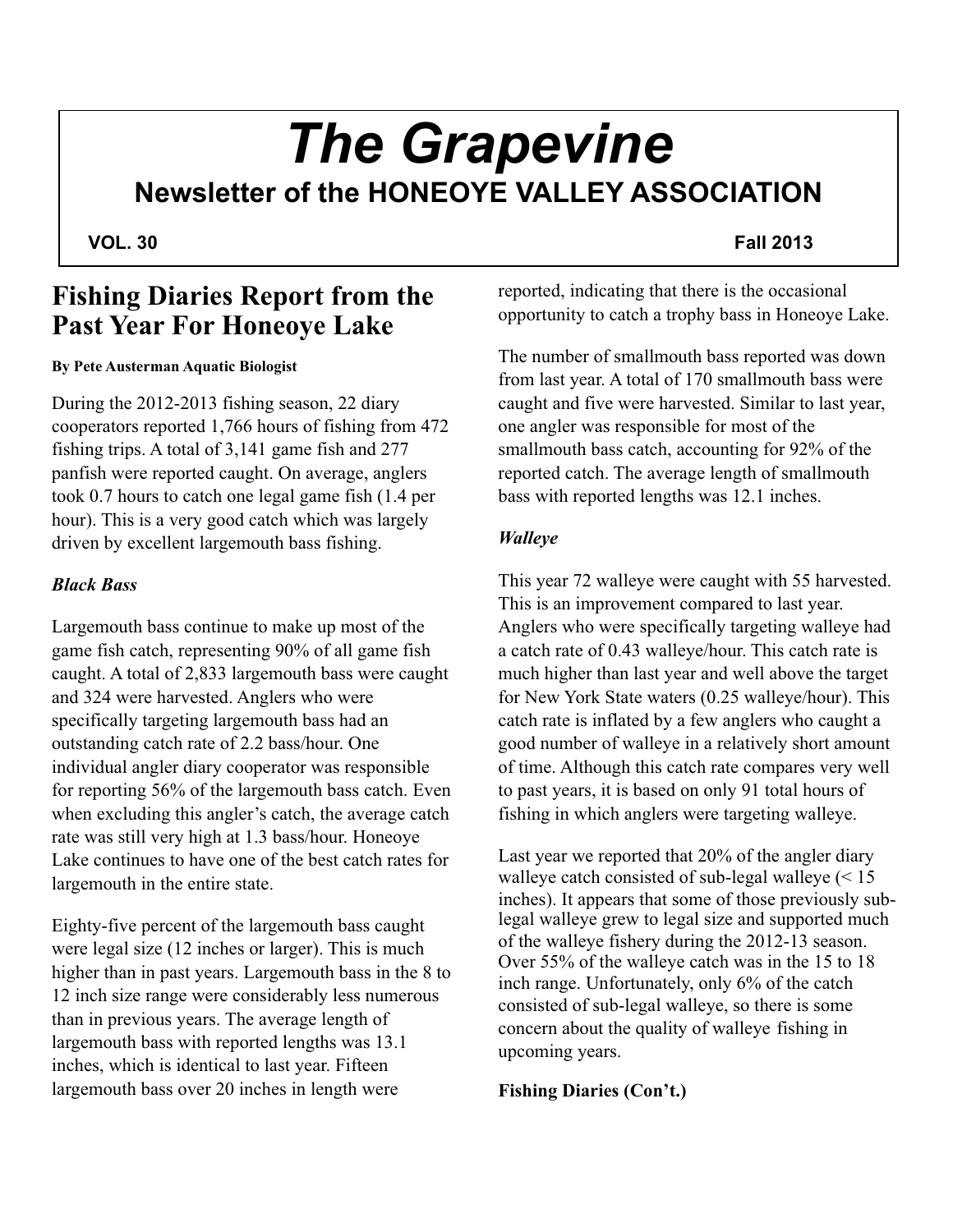## **About Your HVA…**

 The Honeoye Valley Association is a not-forprofit volunteer organization that works in a variety of ways to protect and preserve the environmental quality of the Honeoye Lake watershed.

 To become a member (and receive this newsletter regularly), send \$20 to the HVA , PO Box 165, Honeoye, NY 14471.

 To contribute articles, letters or opinions for this newsletter, send them to the above address. Visit us on our website at www.hvaweb.org .

 The HVA Board of Directors meets at 7 p.m. on the second Wednesday of the month, March through November. We meet at the United Church of Christ on Main Street. All meetings are open.

#### **The HVA Board of Directors:**

| Hugh Turner         | 367-3522 |
|---------------------|----------|
| <b>Frank Powell</b> | 367-2927 |
| Kay Luther          | 229-2315 |
| Helen Johnson       | 229-2273 |
| Terry Gronwall      | 367-3000 |
| Jack Starke         | 367-2079 |
| Don Bennett         | 229-2003 |
| Jerry Clearman      | 229-5498 |
| Don Cook            | 367-9293 |
| Ed Jackson          | 229-1090 |
| <b>Amrut Patel</b>  | 671-1484 |

The lack of sub-legal size walleye suggests that recruitment has been poor in recent years. Our spring sampling in 2012 also indicated that the walleye population was substantially lower than it was in the early 2000's. Stocking of 8.7 million walleye fry has continued each year. We are considering changing the walleye length limit from 15 to 18 inches in Honeoye Lake and will be soliciting comments on this possible change in the near future. We feel that this would help build up the adult population by protecting walleye in the 15 to 18 inch size range. Honeoye walleye can reach 15 inches rather quickly but are relatively slow growing once they hit legal size. An 18 inch size limit could allow multiple successful year classes to build up the population to levels more typically seen in the past on Honeoye Lake.

On a positive note, the conditions for walleye fry survival have been good for the past two years with gradual water temperature increases in the weeks following stocking. If fry survival is good for 2012 and 2013, these fish would have the potential to contribute to the fishery in about 3 to 4 years.

#### *Chain Pickerel*

Catch of chain pickerel increased was very similar to last year and was the sixth highest catch since the program began in 1989. The average length of harvested pickerel was 21.3 inches.

The data you provide is extremely helpful in tracking trends in the fishery on Honeoye Lake. We are always looking for additional diary cooperators. If you know anyone that is interested, please have them contact our office at 585-226-5343. Enjoy the rest of the fishing season.

### **HVA Supports and Participates in the Honeoye Lake Watershed Task Force**

The Honeoye Valley Association is a voting member of the HLWTF and as such would like our members to become better acquainted with the make up and functioning of this important group. Therefore on the following pages we are reprinting their newsletter.

If you have any concerns or questions about this committee, please contact one of us.

### **Upcoming Nature Talks**

Join Elaina Burns, on Saturday, November 23 from 7:00-8:30 PM for a program on **A Non-invasive Approach to River Otter Monitoring in the Finger Lakes Region of New York** at the FLCC Muller Field Station, 6455 County Road 36, Honeoye, NY 14471 To make a reservation, please contact Nancy Lawson at 585-785-1257 or lawsonnk@flcc.edu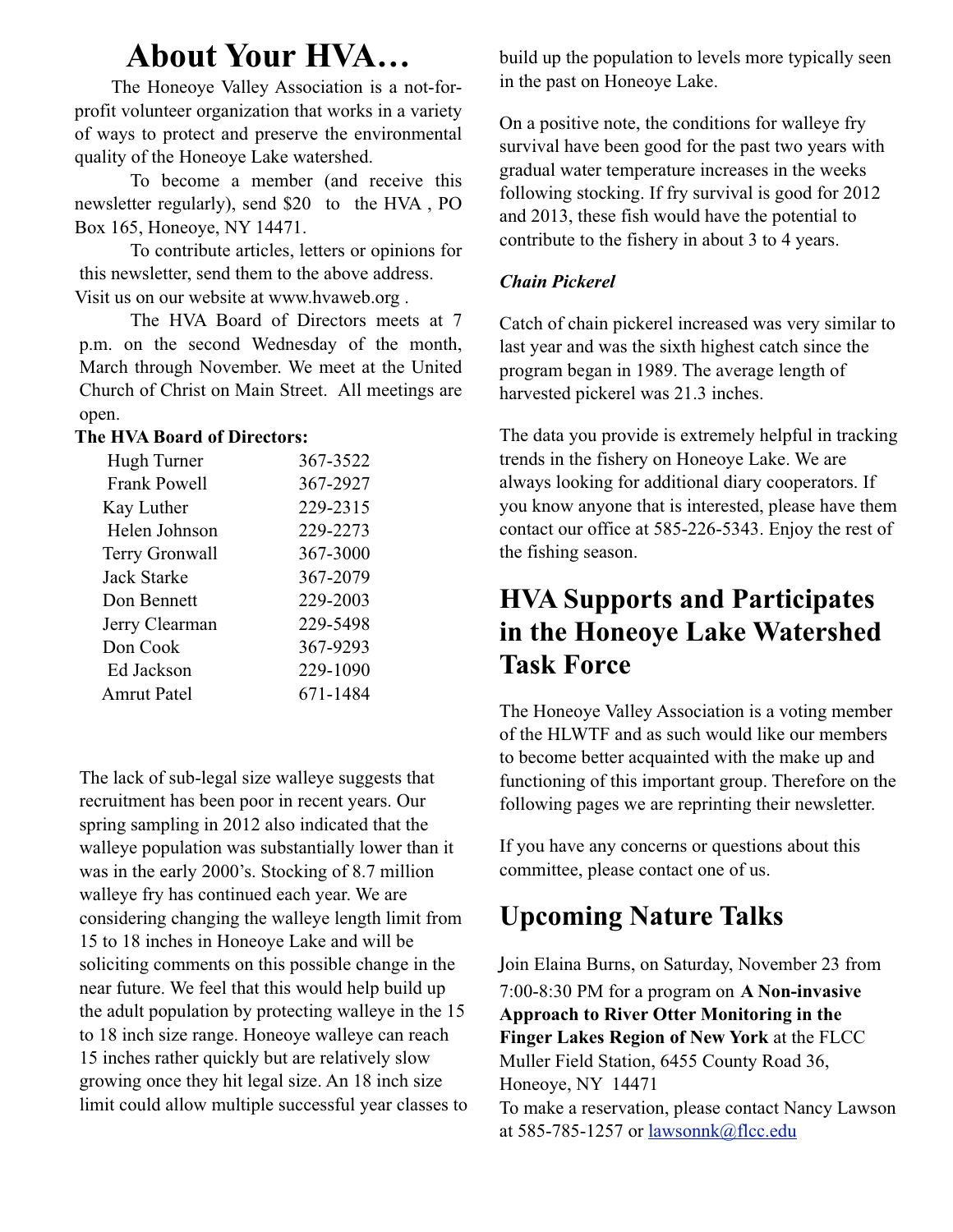# Honeoye Lake Watershed Task Force **Newsletter**

Summer 2013



**Photograph: Terry Gronwall** 

Honeoye Lake and the Honeoye Lake Watershed are a beautiful backdrop for the residents, anglers and boaters who enjoy the local waters.

Algae and weed growth have impaired water quality and recreational uses in Honeoye Lake. Various measures have been taken over the years in an effort to reduce inflow of sediment and nutrients as well as circulation of nutrients within the lake. These efforts must continue in a planned, organized, efficient manner if they are to be effective.

The ultimate goal of long-term management of land and water resources is the protection and improvement of Honeoye Lake. Reducing nutrient and sediment loading from the Honeoye Lake Watershed through enactment of recommendations outlined in the Honeoye Lake Watershed Management Plan will improve conditions for all who enjoy the lake and the natural surroundings of the watershed.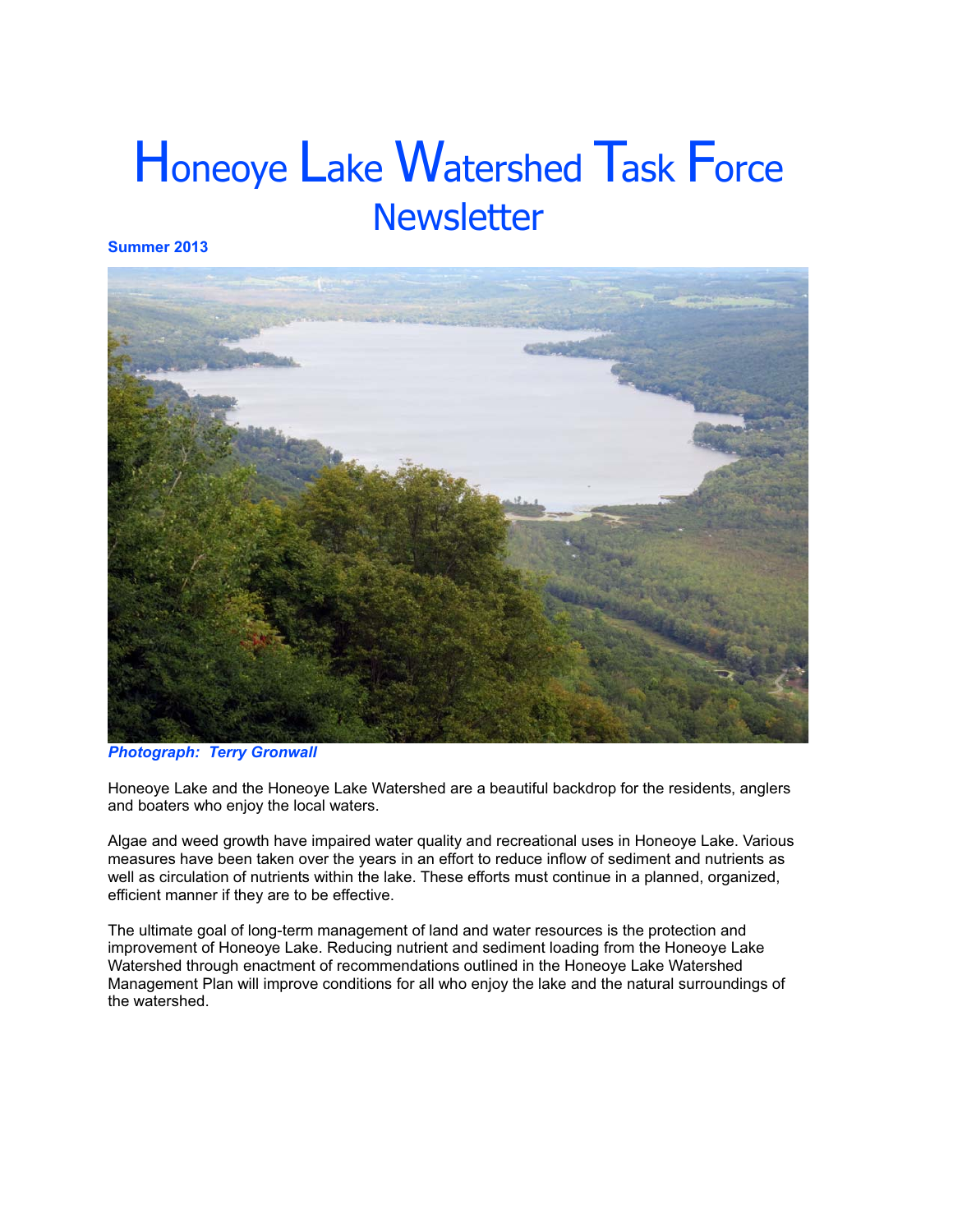| <b>Honeoye Lake Watershed Task Force</b>                                                                                                                                                                                                                                                                                                    | <b>Honeoye Lake Watershed</b>                                                                                                                                                                                                                                                                                                |
|---------------------------------------------------------------------------------------------------------------------------------------------------------------------------------------------------------------------------------------------------------------------------------------------------------------------------------------------|------------------------------------------------------------------------------------------------------------------------------------------------------------------------------------------------------------------------------------------------------------------------------------------------------------------------------|
| Honeoye Lake Watershed Task Force was formed in<br>1998 by the Honeoye Valley Association, the Towns of<br>Canadice, Richmond, Bristol, South Bristol and Naples<br>to protect and improve the water quality of Honeoye<br>Lake.                                                                                                            | <b>Management Plan</b><br>The Honeoye Lake Watershed Management Plan<br>(HLWMP) is a document that identifies major action<br>items needed to protect and improve the water<br>quality of Honeoye Lake.                                                                                                                      |
| <b>Voting members include:</b><br>Steve Barnhoorn, Councilmember Town of Richmond<br>Bill Hershey, Councilmember, Town of Canadice<br>Dan Marshall, Supervisor, Town of South Bristol<br>Al Favro, Councilmember, Town of Bristol<br>Mark Adams, Representative, Town of Naples<br>Terry Gronwall, Honeoye Valley Association<br>(Chairman) | The specific objectives of this plan are to:<br>• Improve the water quality of Honeoye Lake.<br>• Protect the Honeoye Lake Watershed's<br>natural resources.<br>• Identify challenges and barriers to water<br>quality protection and to suggest means to<br>overcome them.<br>• Protect the high quality of life enjoyed by |
| Permanent professional support is provided by:<br>P J Emerick, Bill Hershey, Edith Davey, Ontario County<br>Soil and WaterConservation District<br>Dr. Bruce Gilman, Finger Lakes Community College<br>Tom Harvey and Betsy Landre, Ontario County<br><b>Planning Department</b>                                                            | residents of the Honeoye Lake Watershed.<br>• Improve water-dependent recreational<br>opportunities.<br>• Retain and attract business and improve<br>local economic development opportunities.<br>• Consider economic, social, and other                                                                                     |
| Other professional support is provided by:<br>NYS Department of Environmental Conservation<br><b>Finger Lakes Institute</b><br>Cornell Cooperative Extension of Ontario County<br><b>Ontario County Water Resources Council</b><br><b>Princeton Hydro Consulting Services</b>                                                               | incentives for water quality protection.<br><b>Protection and Management Issues</b><br>• Wetland Restoration<br>• Riparian Zone Management<br>• General Watershed Education and Outreach                                                                                                                                     |
| <b>Further information may be obtained by</b><br>contacting:<br>Chairman Terry Gronwall at<br>(585) 367-3000<br>tgronwall@taurusgroupIIc.com<br>or                                                                                                                                                                                          | • Point and Nonpoint Source Management<br>and Control<br>• Excess Nutrients<br>• Onsite Wastewater Treatment (Septic)<br>Systems<br>Forestry<br>٠                                                                                                                                                                            |
| P J Emerick, Ontario County SWCD<br>(585) 396-1450<br>ontswcd1@rochester.rr.com                                                                                                                                                                                                                                                             | Streambank/Shoreline Erosion<br>• Development<br><b>Recreational Uses</b><br>Agriculture                                                                                                                                                                                                                                     |
|                                                                                                                                                                                                                                                                                                                                             | Pesticides<br>Salt Usage and Storage<br><b>Spills</b><br><b>Bulk Storage Facilities</b><br>Landfills, Dumps, Inactive Hazardous Waste<br><b>Sites</b>                                                                                                                                                                        |
|                                                                                                                                                                                                                                                                                                                                             | • Mined Lands<br>Examination of watershed lands to determine impacts<br>and remediation options of problems associated with<br>these issues will remain an ongoing task for Honeoye<br>Lake Watershed Task Force and its partners. Lake<br>protection and enhancement is long-term work.                                     |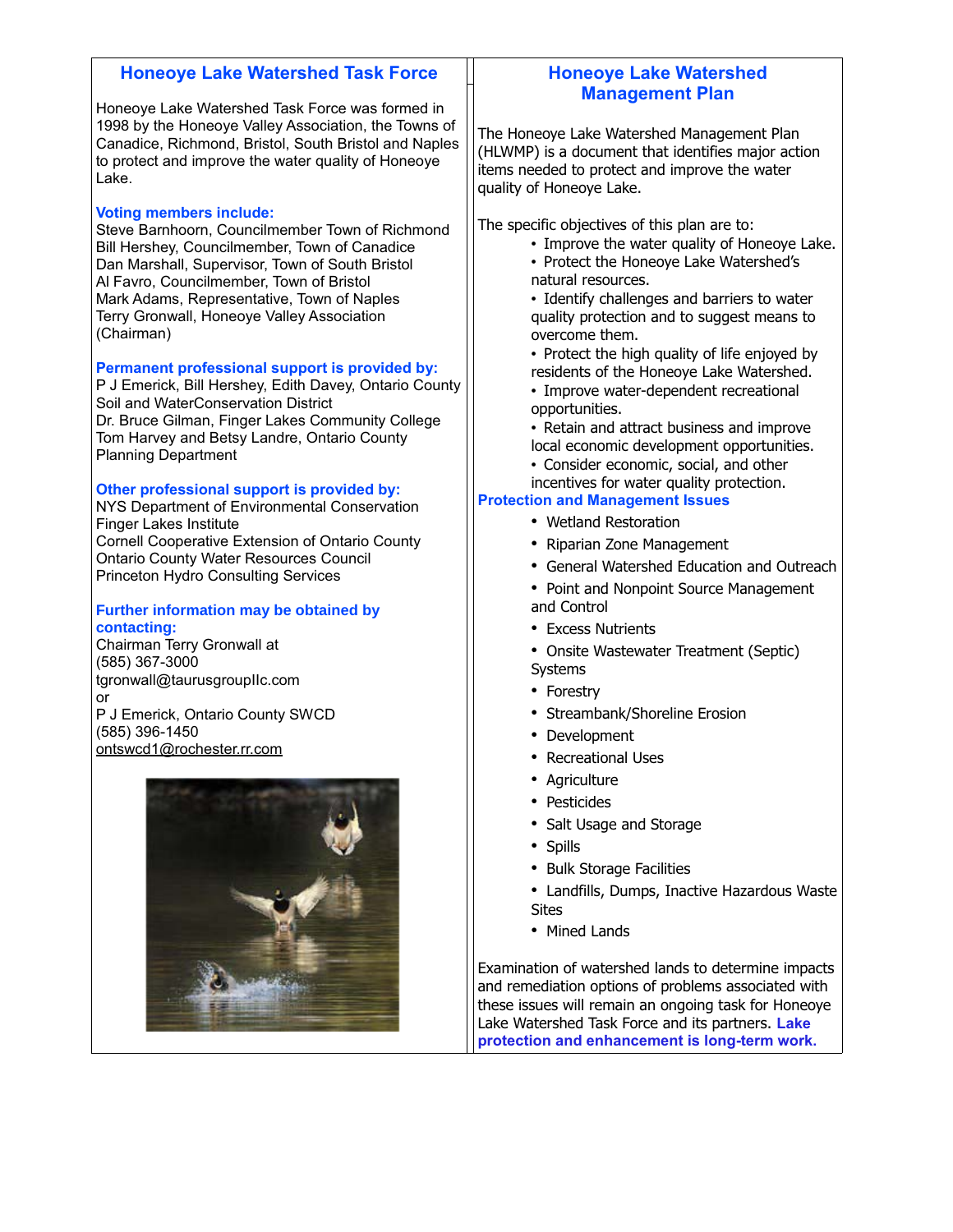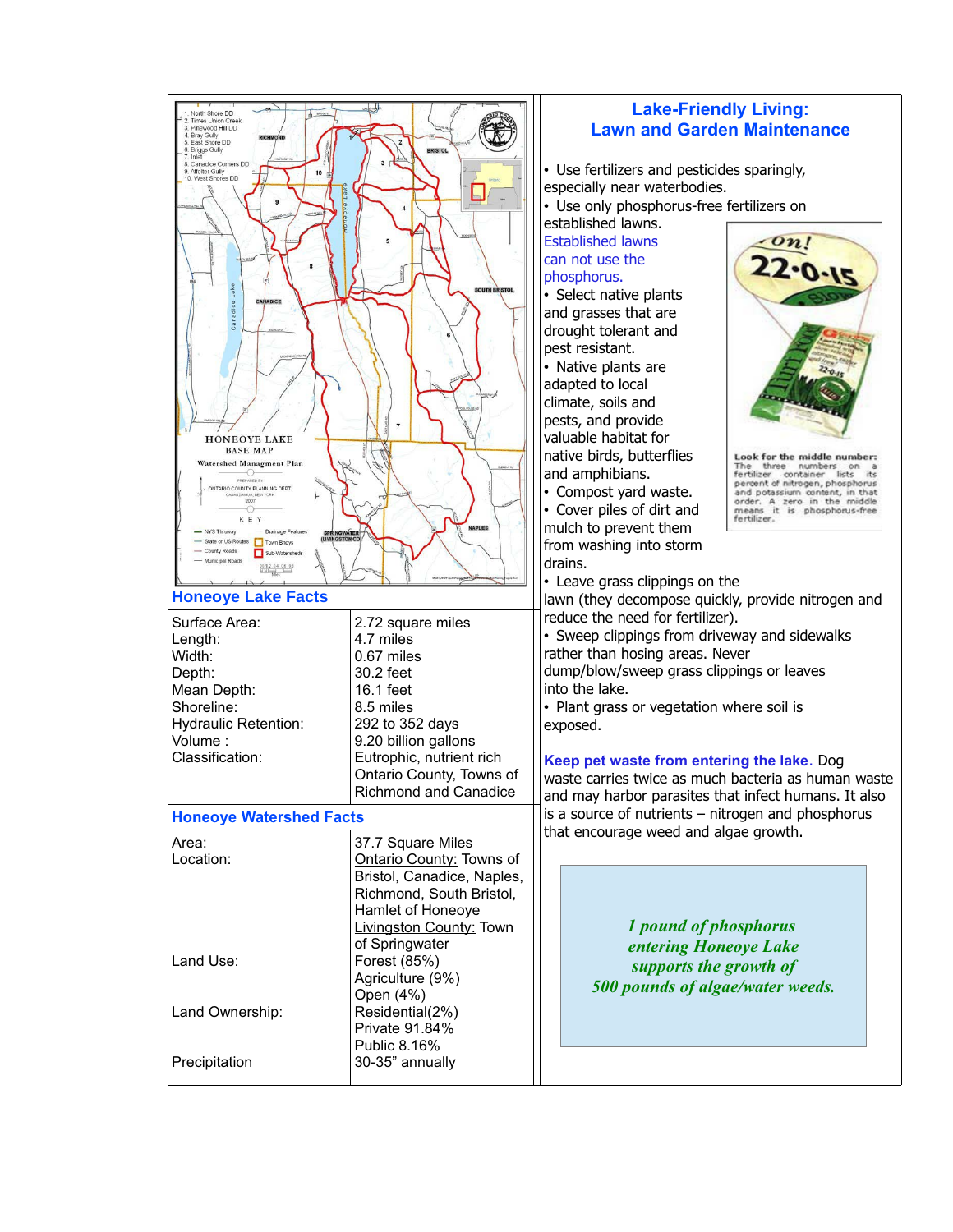### **Clean, Drained And Dry**

#### Before leaving and before launching... inspect everything! Storage Dock Lines Compartments Anchor **Live Wells** Bilge Prop ehrn Through-Hull Hull Gimble Motor Trailer Fittings Axle Area Rollers/Bunks Intakes

How important is it to inspect before launching your boat or when leaving a water body? Essential! There have been many unwanted introductions of plant and animal life into Honeoye Lake in the past. A host of other organisms have entered the lakes with human assistance. None have enhanced the environment, improved fishing or recreational activities or helped homeowners.

The threat of Hydrilla verticillata entering Honeoye Lake has increased the risk. The list of hydrilla characteristics is a template of successful invasive attributes: rapid reproduction and high dispersal ability, tolerance of a wide range of environmental conditions, and association with human activities. Hydrilla is a submersed herbaceous perennial that forms extremely dense stands of very long stems (25-35 ft.) in the water. It reproduces mainly by regrowth of stem fragments; but also reproduces by growth of axillary buds (turions) and subterranean tubers that can remain viable for more than 4 years. A single tuber can grow to produce more than 6,000 new tubers per square meter.

Hydrilla can grow in almost any freshwater: springs, lakes, marshes, ditches, rivers, tidal zones. It can grow in only a few inches of water, or in water more than 20 feet deep. It can grow in oligotrophic (low nutrient) to eutrophic (high nutrient) conditions and in 7% salinity seawater. Hydrilla is somewhat winter-hardy; its optimum growth temperature is,  $68-81^{\circ}$  F; its maximum temperature is  $86^{\circ}$ F. Southern populations overwinter as perennials: northern populations overwinter and regrow from tubers. In Russia, hydrilla grows to 50° N latitude-equivalent to the US/Canadian border. It can grow in only 1% of full sunlight.

Boaters in many states are obligated to have their boats inspected by trained authorities before launching. For example, this list of procedures is required in Idaho:

- Inspect all exposed surfaces.  $\bullet$
- Wash the hull thoroughly, preferably with hot water.
- Remove all plant and animal material.
- Drain all water and dry all areas.
- Drain and dry the lower outboard unit.
- Clean and dry all live wells.
- Empty and dry any buckets.
- Dispose of all bait in the trash.
- Wait five days and keep watercraft dry between launches into different fresh waters.

Although these measures are not required in New York, the threat of hydrilla infestation should prompt boaters to inspect their craft before entering and after leaving the water. A few plant fragments are all that would be necessary to infest Honeoye Lake.

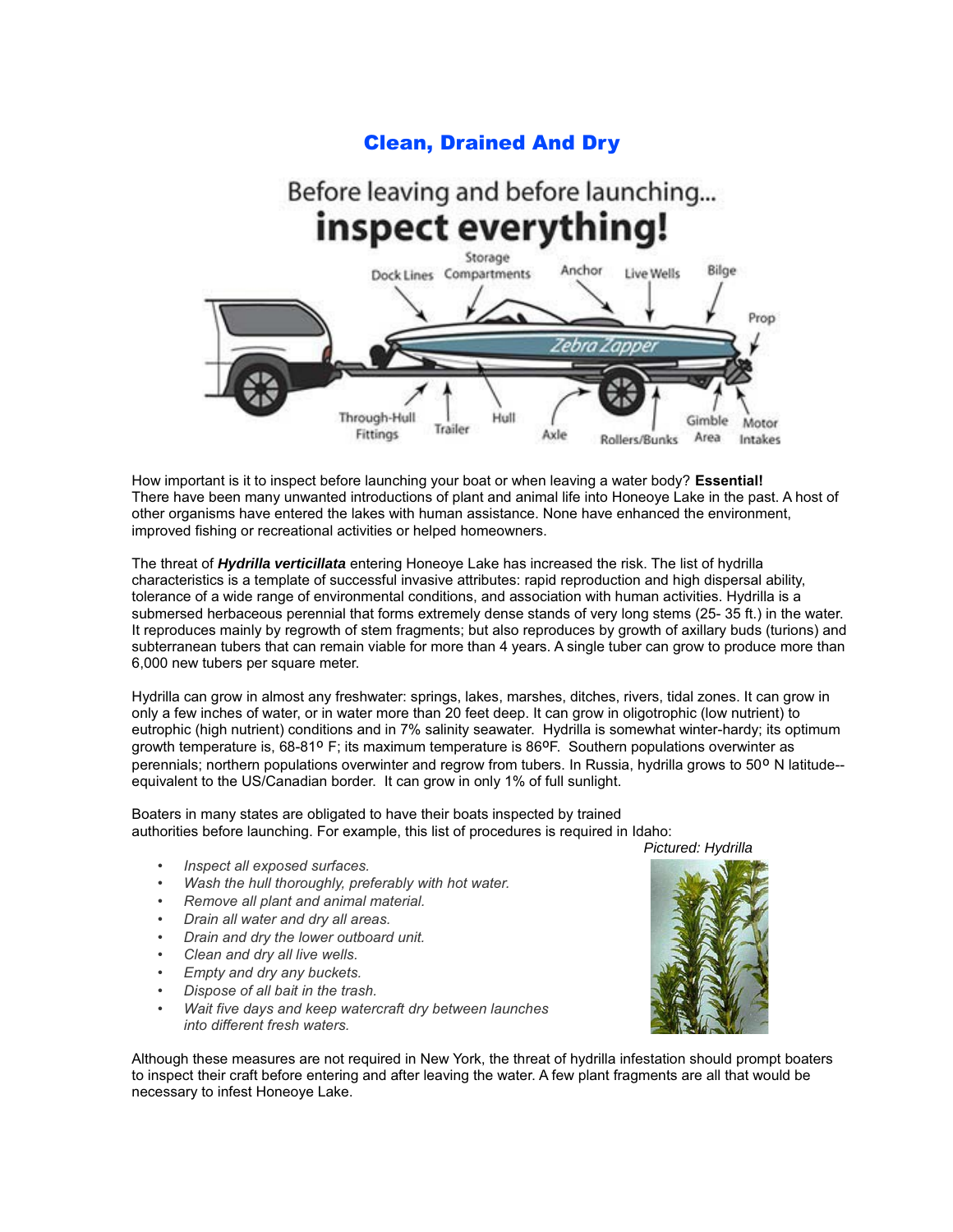AT MOONWINKS NEAR CUBA LAKE, NEW YORK



OCTOBER 19, 2014

Dave O. Brown presented his photos and videos of fascinating landscapes, plants and creatures from around the world. He will be presenting at 2014's HVA Annual Meeting.



Dr. Sid Bosch presented on the improved conditions at Conesus Lake.

Over 50 people attended from lakes/watersheds in Western New York and the Finger Lakes. 11 Honeoye Valley residents attended. Next year's conference will be at Moonwinks near Cuba Lake on October 18, 2014.